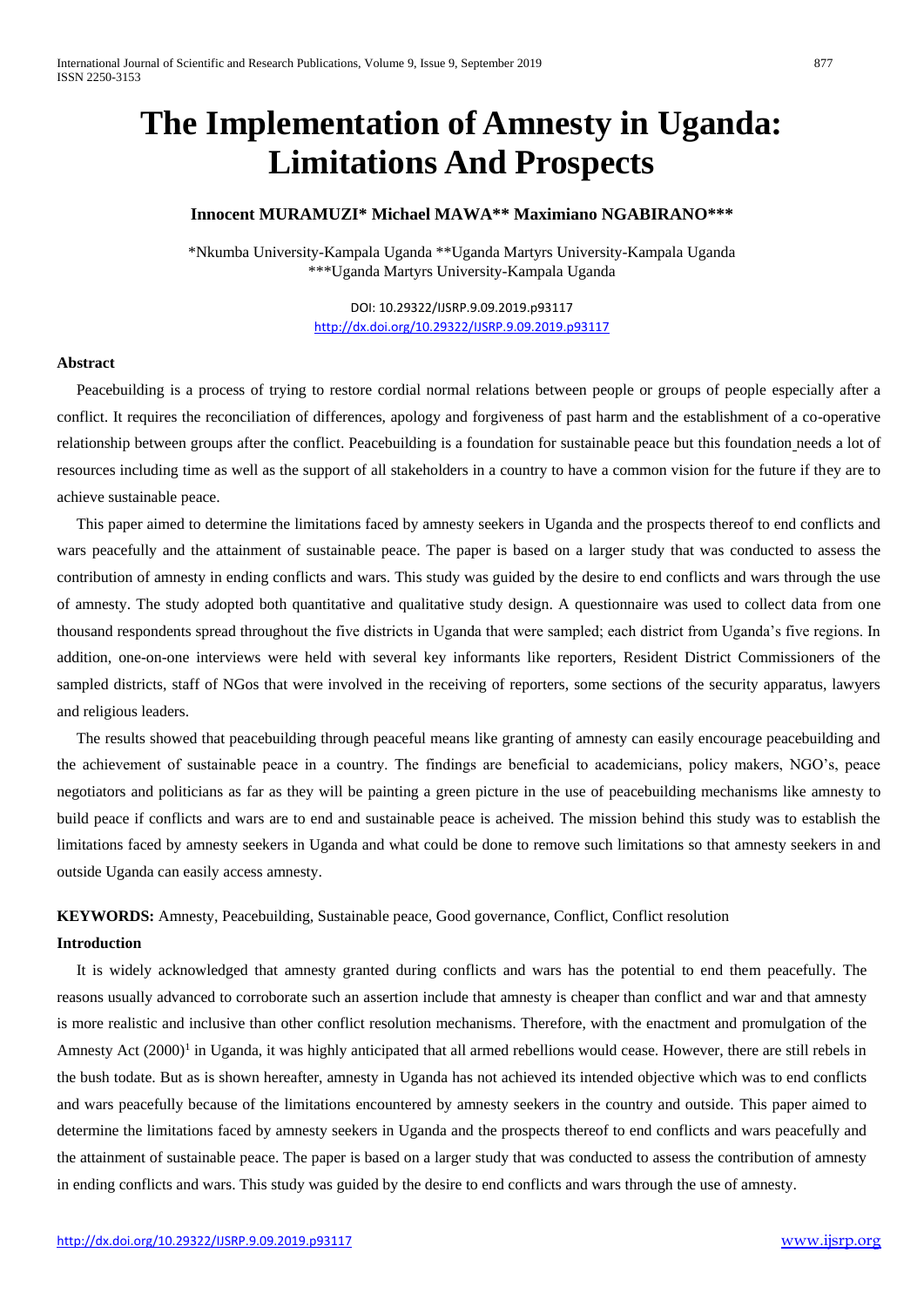It is no longer a big debate as to whether amnesty can lead to peaceful conflict resolution and sustainable peace. The debate is currently zeroing on how amnesty can best be employed to just achieve that; conflict resolution and sustainable peace (Mertus & Helsing, 2006)<sup>2</sup>. As for Carey (2012)<sup>3</sup>, peace can only be sustainable if there is sustained political progress which itself requires peace agreements, institutionalised efforts to peacemaking and negotiations that are held in good faith. This paper intended to assess the limitations that seekers of amnesty face in accessing amnesty in Uganda and the prospects of having amnesty end conflicts and wars, and achieve sustainable peace.

 Despite being abhorred by conflict and war victims and their families, amnesty remains a feasible peaceful conflict resolution mechanism todate because it lays a firm foundation for the prevention of renewed war (Wallensteen, 2015<sup>4</sup>; Lessa & Payne, 2012<sup>5</sup>; US Army, 2015<sup>6</sup>). Other conflict resolution mechanisms have the potential to end conflicts and wars, but do not emphasize laying down the infrastructure badly needed to prevent the rebirth of conflict and war. This is the main reason why the international community needs to be supportive of amnesty processes worldwide even if such processes do not entirely respect international law. For the sake of ending deadly conflicts and wars; as well as preparing a ground to prevent future conflicts and wars (Ambos, Large & Wierda,  $2009$ <sup>7</sup>, amnesty needs to always be given a chance.

The study adopted both quantitative and qualitative study designs. A questionnaire was used to collect data from one thousand respondents spread throughout the four districts in Uganda and Kampala City. Each of the four sampled districts represented a region in Uganda. Kampala City was also included in the sampled districts becauses it houses most national organisations whose members were part of the sample population. In addition, one-on-one interviews were held with several key informants like reporters, Resident District Commissioners of the sampled districts, staff of NGos that were involved in the receiving of reporters, some sections of the security apparatus, lawyers and religious leaders.

#### **Findings**

Below is a discussion of the findings on the limitations of amnesty seekers in Uganda and the prospects of amnesty as a peaceful conflict resolution mechanism**.** 

#### **Knowledge of any Applicant of Amnesty**

When the respondents were asked if they knew anyone who has ever applied for amnesty, the responses in the chart below were given.

#### **Figure 1: Knowledge of any Applicant of Amnesty**



# **Source: Field Data, 2014/2015**

 A majority of the respondents said that they did not know of anyone who has ever applied for amnesty. This is understandable because amnesty seekers are not many across the country. Additionally, amnesty seekers don't usually want to be known in society since applying for amnesty means that one was a rebel; a scenario that is not good for the public to know since it attracts stigma, shame, stress and embarrassment to the reporters. [Annan,](http://jar.sagepub.com/search?author1=Jeannie+Annan&sortspec=date&submit=Submit) Brier & [Aryemo](http://jar.sagepub.com/search?author1=Filder+Aryemo&sortspec=date&submit=Submit) (2009)<sup>8</sup> are of the view that whereas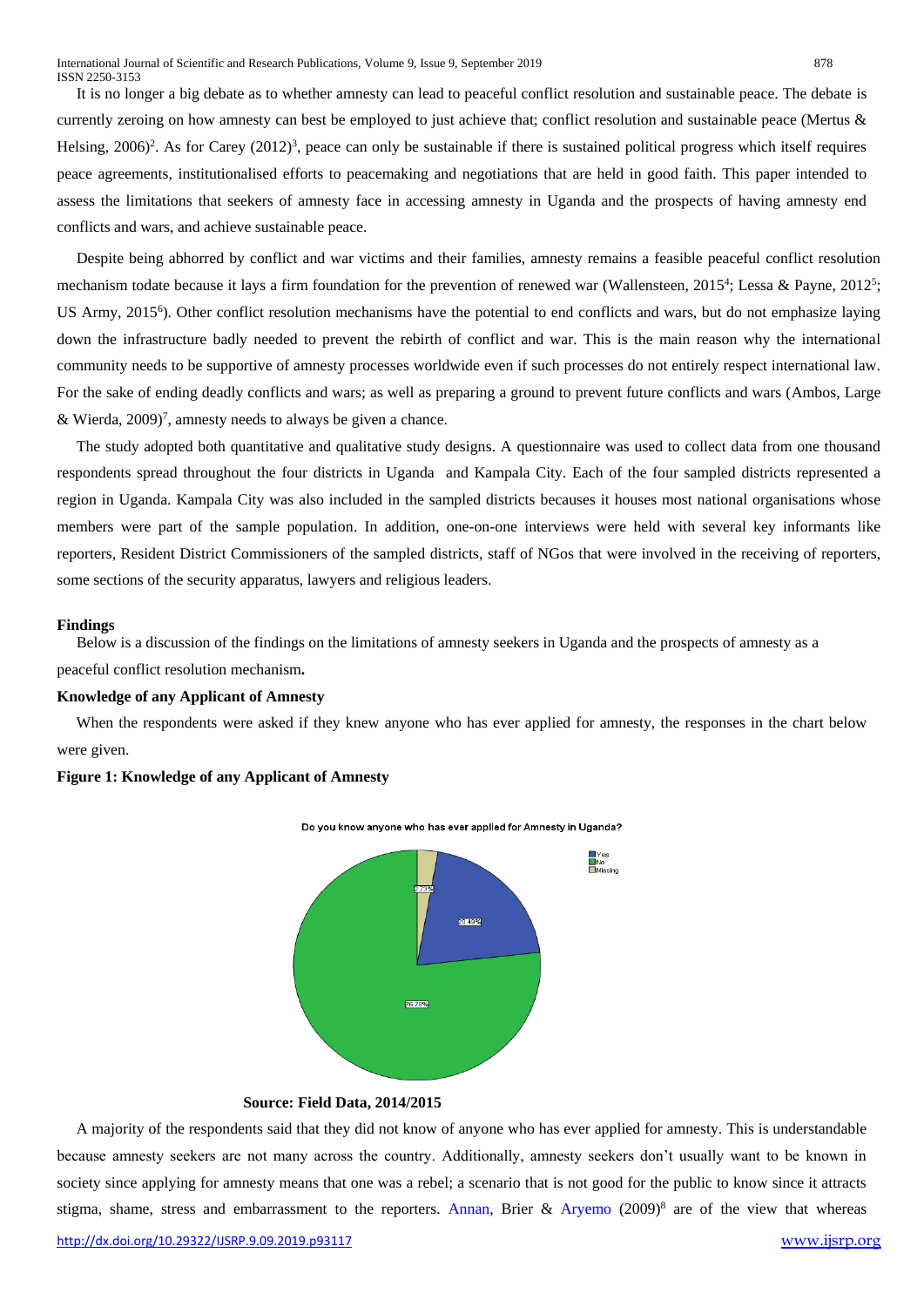disarmament, demobilisation and reintegration programmes are meant to resettle the returnees to their local communities, stigma among returnees remains a big challenge. This is because of the heinous acts committed on the members of the local community hence the amnesty beneficiaries have to keep their status as reporters or people who have ever applied for amnesty a top secret. This view got a whole 76.78% of all respondents' views.

 This was pointed out by Andrew Awali; the Deputy Resident District Commissioner Gulu district who in an interview lamented on the social hibernation of the returnees as they fear retribution from the community members (Interview held with the Respondent on January 15, 2015). This situation was witnessed during the study where on several occasions difficulties were encountered while trying to meet with reporters. Many of the reporters claimed they have never been rebels, others said it was mistaken identity, others argued that may be they shared a name with a reporter but all this was as a result of fear of being identified by the public as a former rebel. After a thorough introduction that the study was purely academic and not government espionage on former rebels, the reporters would open up and give out some information. [Betancourt, Agnew-Blais,](http://www.sciencedirect.com/science/article/pii/S0277953609006297) [Gilman,](http://www.sciencedirect.com/science/article/pii/S0277953609006297) Williams & Ellis (2013)<sup>9</sup> report that whereas several studies have been done to show the importance of demobilisation and resettlement programmes on returnees, less has been done on the role of stigma on returnees on long term psychosocial adjustment in the wider community.

 Only a tiny section of the total respondents agreed that they knew someone who has ever applied for amnesty and this response got only 20.49%. Even in this case, the information was largely from public administrators involved in the implementation of the amnesty Act (2000) like the amnesty commission staff, resident district commissioners and their deputies and staff as well as local government officials. During the personal interviews, a majority of the interviewees claimed that they did not know anyone who has ever applied for amnesty in their areas. The exception was in Katakwi district where a group of respondents in an FGD agreed that they knew reporters in their villages. Unfortunately, these reporters did not apply for amnesty for fear of insecurity reprisals from the community and because also of the poor resettlement package given to reporters which even takes long to be given but yet the process of reporting takes a lot of time and money since the amnesty commission offices responsible for Katakwi district amnesty affairs are in Mbale district which is far away from Katakwi district. [Annan,](http://jar.sagepub.com/search?author1=Jeannie+Annan&sortspec=date&submit=Submit) Brier & [Aryemo](http://jar.sagepub.com/search?author1=Filder+Aryemo&sortspec=date&submit=Submit) (2009) emphasize that proper handling of returnees may prepare them to be stigma free and be able to live amicably with the rest of the community members; a situation that may not have been done in Uganda.

#### **Whether the Amnesty Seeker Succeeded in getting Amnesty or Not**

 On the question of whether the amnesty seekers they knew who applied for amnesty succeeded in getting amnesty or not, the following were the views of the respondents in the figure below.

#### **Figure 2: Whether the Amnesty Seeker Succeeded in getting Amnesty or Not**





#### **Source: Field Data, 2014/2015**

 A majority of the respondents revealed that they were not sure if the amnesty applicants they knew got amnesty or not and this view got a whole 71.43%. This amount of limited knowledge of whether the amnesty seekers succeeded in getting amnesty in addition to not knowing many seekers of amnesty could be related to why amnesty has not been successful in achieving its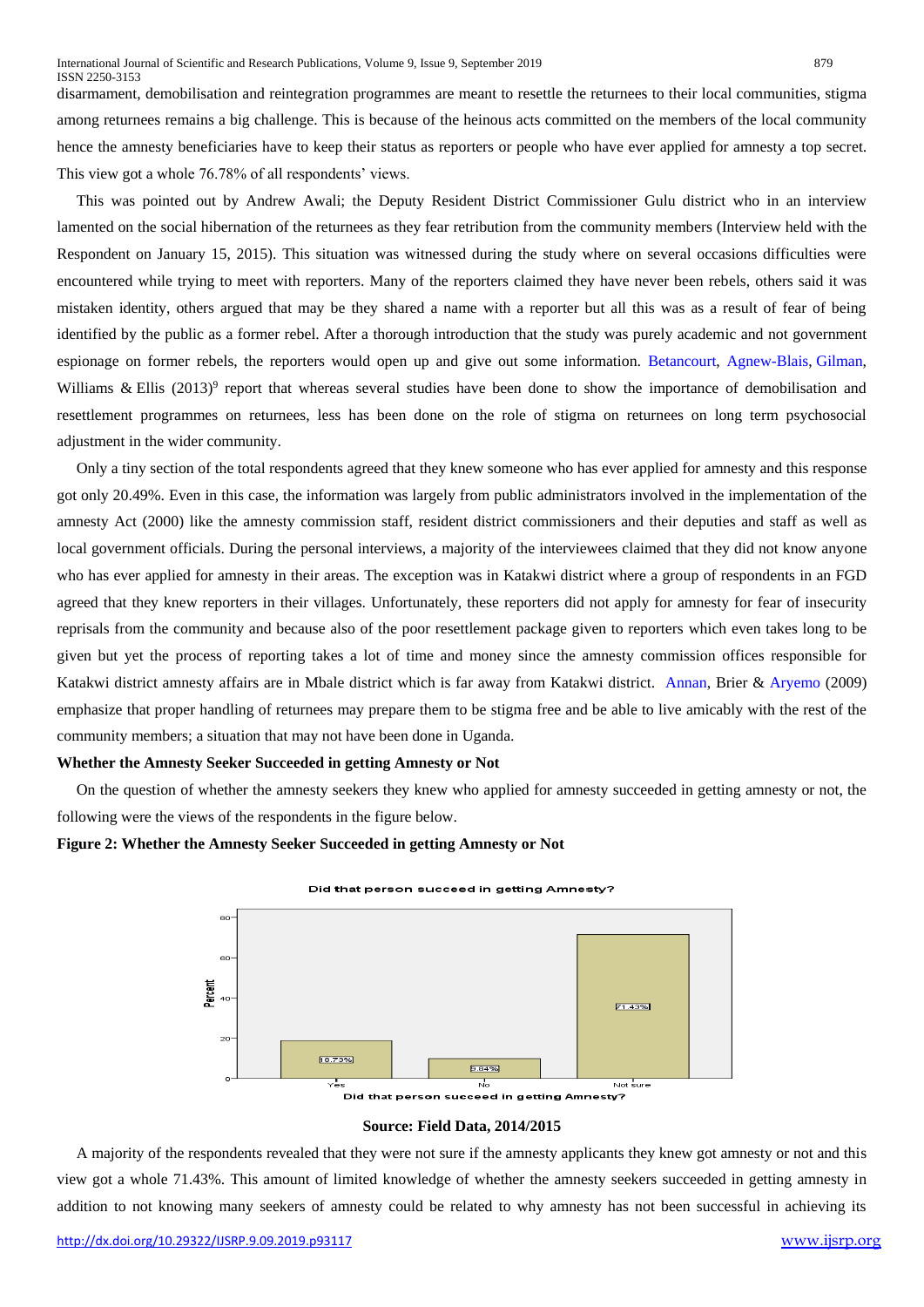intended objective of ending armed rebellion in Uganda because a majority of the population are largely ignorant about amnesty. The entire amnesty application process is done in secrecy. This is because the applicants of amnesty and their families want to keep it to themselves as they fear condemnation, reprisals and stigma from the public [\(Annan,](http://jar.sagepub.com/search?author1=Jeannie+Annan&sortspec=date&submit=Submit) Brier & [Aryemo,](http://jar.sagepub.com/search?author1=Filder+Aryemo&sortspec=date&submit=Submit) 2009; [Betancourt,](http://www.sciencedirect.com/science/article/pii/S0277953609006297) [Agnew-Blais,](http://www.sciencedirect.com/science/article/pii/S0277953609006297) [Gilman,](http://www.sciencedirect.com/science/article/pii/S0277953609006297) Williams & Ellis, 2013). From the records of World Vision Gulu region offices, it was reported that by 2008, World Vision Gulu office alone had received over 15,000 reporters who were later handed over to Amnesty Commission demobilisation and resettlement team in Gulu for rehabilitation and resettlement but tracing a few of them for an interview was a real tug of war even when you had the contacts of reporters from offices like that one of the resident district commissioner (Interview held with Harriet Aloyo Nyeko, the Programme Manager World Vision Gulu Office on January 16, 2015).

 Only a small fraction of 18.73% of all respondents agreed that the amnesty seekers they knew actually got amnesty and this is really a paltry figure since 26,390 reporters have since the promulgation of the amnesty Act (2000) got amnesty (Amnesty Commission report, 2013)<sup>10</sup>. Even in this event of some of the respondents having knowledge of any beneficiary of amnesty, it was largely those that were directly involved in the implementation of the amnesty process like police officers, criminal investigation officers, resident district commissioners and their deputies and a few members of district local government staff. In addition, only a mere 9.84% said that the amnesty seekers they knew didn't get amnesty. This however is puzzling because one cannot tell why an amnesty seeker did not get amnesty but since these responses were got from a questionnaire and not an interview, no further information could be got about it.

#### **Challenges Faced by Amnesty Seekers in Uganda**

 Despite the fact that the Amnesty Act (2000) has been in existence since 2000, it does not automatically mean that all is well for amnesty seekers in Uganda as several challenges were cited by the respondents as shown in the figure below.

**Figure 3: Challenges Faced by Amnesty Seekers in Uganda**



What do you think are the challenges faced by Amnesty Seekers in Uganda?

#### **Source: Field Data, 2014/2015**

 It was reported by a majority of the respondents that the biggest challenge to amnesty seekers in Uganda was the ignorance of the amnesty law. This view had the support of the majority of all respondents 63.11%. More than half of all respondents of the study were of the view that this was the greatest challenge to amnesty seekers in Uganda. Therefore, if the majority of the respondents themselves were ignorant of the amnesty law while they are free within the country, one wonders how the rebels in the deep jungles of DRC and CAR would really get the information about the amnesty law given the geographical and limited information impediments involved therein. [Hayner](https://www.google.rw/search?hl=en&biw=1357&bih=620&tbm=bks&tbm=bks&q=inauthor:%22Priscilla+B.+Hayner%22&sa=X&ved=0CCkQ9AgwAmoVChMIkv-IuNCgxwIVx24UCh23nAvg)  $(2001)^{11}$ , Bois-Pedain  $(2007)^{12}$  as well as Freeman  $(2009)^{13}$  state that ignorance of the amnesty law is a great challenge to both victims as well as claimants of amnesty as amnesty opportunities are missed because of ignorance. In one way or the other, perpetrators may never face justice because the amnesty giving authority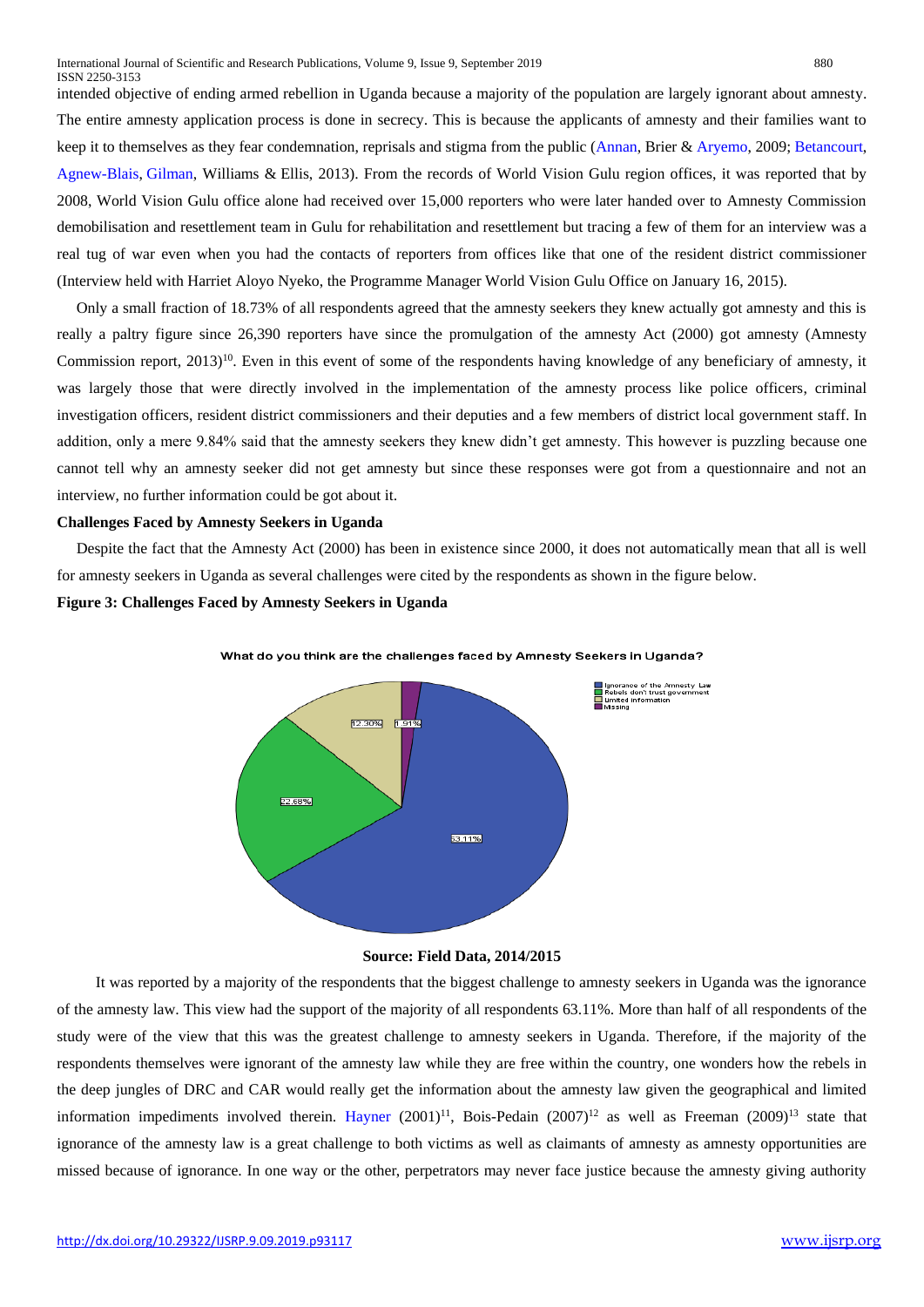may be ignorant and unable to identify the real wrong doers while on the side of the claimants of amnesty, they may never benefit from the amnesty law because they are unaware of it; such situations completely exacerbate the amnesty process altogether.

 Therefore, if such a challenge is well addressed by availing more information especially to the rebels still remaining in the bush as well as to victims or their surviving family members amnesty would go a long way in encouraging more rebels to abandon rebellion and come and report; hence making amnesty to achieve its intended objective of ending armed rebellion in Uganda using peaceful means. In an interview with Silver Emoruoit; the Executive Director of Katakwi Children's Voice; a Nongovernmental Organisation involved in receiving and rehabilitating former child soldiers and reporters, it was reported that all of the child soldiers and almost all of the reporters had no knowledge of the Amnesty Act (2000) (Interview held with Respondent on January 14, 2015). For Freeman (2009), the existing opportunities for both victims or their family members and the reporters may be lost because of the ignorance of the amnesty law. This surely may have been a great challenge to the amnesty seekers in Uganda.

 The other challenge faced by amnesty seekers in Uganda as identified by the respondents was that the rebels didn't trust government. This view raised 22.68% of all respondents' views. And; when added with ignorance of the amnesty law, the two greatly contributed to the reasons why there are still some rebels who have not exploited the use of the amnesty Act (2000) to their own advantage. This rebel mistrust of government was rooted in the fact that whereas the government of Uganda was pursuing peaceful means to achieve peace and end armed rebellion in the country; it was still showing support to its international obligations under the 1998 Rome Statute to surrender senior rebel commanders to face justice at the ICC. Abidi (2002)<sup>14</sup> as well as the International Institute for Democracy and Electoral Assistance (2003)<sup>15</sup> state that the lack of trust between the government of Uganda and the rebel leaders may largely be blamed for the failure of amnesty in Uganda. This is because neither the rebels nor the government of Uganda trusted the other; a situation that may have greatly limited the success of the amnesty process todate. A view echoed by Shelton (1999)<sup>16</sup> who reinforces the importance of trust in any peaceful conflict settlement as a condition sine quo non if success is to be realised.

 In such a quandary, one should not expect total commitment by the rebels and their senior commanders towards the amnesty process. This was evidenced when the rebel leaders did not turn up to sign the Juba Peace Agreement which they greatly participated in and which it was hoped would mark the end of LRA armed rebellion in Uganda but in vain (Abidi, 2002). In South Africa, Lincoln  $(2011)^{17}$ , states that the Truth and Reconciliation Commission was also faced with challenges of mistrust; a factor that nearly led to the total failure of the entire amnesty process. Just as the International Institute for Democracy and Electoral Assistance (2003) states, reconciliation and justice are twin notions but cannot usually be achieved when there is mistrust. In an interview with a respondent in Katakwi Town Council, it was reported that many of the reporters tell them that they could not believe and trust government efforts of ending the conflict using peaceful means through amnesty until they received it (Name withheld, Interview held with the Respondent on January 14, 2015). This means that there could be some rebels still in the bush with the desire to abandon rebellion but are not convinced that amnesty in Uganda is for real.

 Another challenge faced by amnesty seekers in Uganda as raised by the respondents was the lack of enough information to rebels about the authenticity of the amnesty process in Uganda. This was because of the very nature of where rebels live and the very way they receive information. There was little information received by the rebels from their rebel commanders who usually fed them only on information that is to the rebel leaders' advantage. As [Hamber](https://www.google.com/search?tbm=bks&tbm=bks&q=inauthor:%22Brandon+Hamber%22&sa=X&ved=0ahUKEwjGwOGW9LjKAhVIDCwKHTNaCeUQ9AgINjAE) (2009)<sup>18</sup> as well as Doxtader & Villa-Vicencio  $(2003)^{19}$  report, absence of relevant and timely information in any amnesty process is the foundation of the failure of the entire amnesty process. This was further corroborated by a reporter in Gulu town who said in an interview that he heard about amnesty law upon his escape from the bush and never before (Name withheld, Interview held with the Respondent on January 15, 2015). The view that limited information to rebels was another challenge to amnesty seekers in Uganda got 12.30% of all respondents' views. It should be noted however that the option of geographical limitation was not considered at all by any respondent as a challenge to amnesty seekers in Uganda.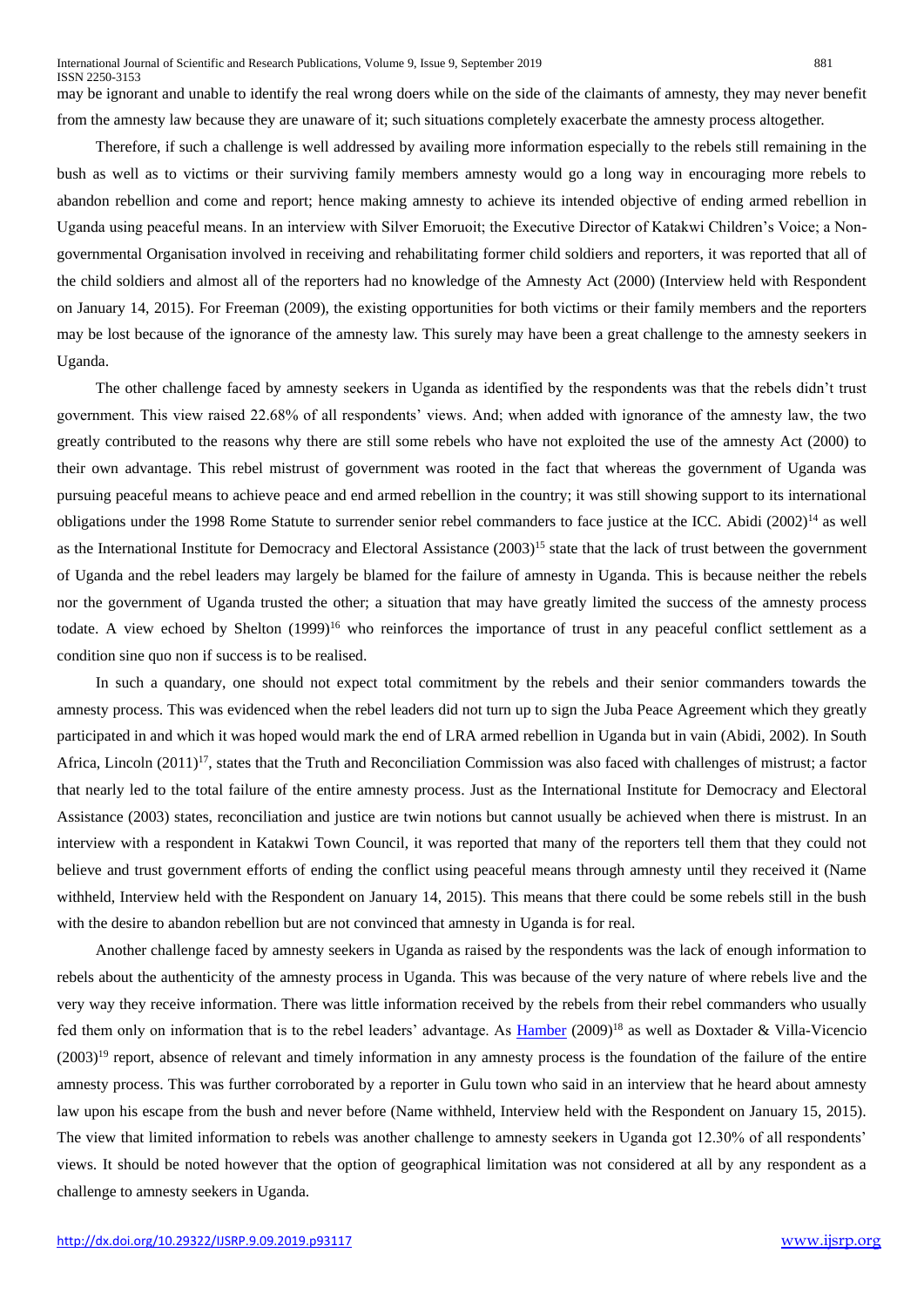#### **How to Solve the Challenges Faced by Amnesty Seekers in Uganda**

 On the question of how to solve the challenges faced by amnesty seekers in Uganda so that they could easily access amnesty, the respondents' views are shown below.

#### **Figure 4: How to Solve the Challenges Faced by Amnesty Seekers in Uganda**



#### How can the above challenges be solved?

 It is believed that information is power. Therefore, if the majority of the citizens have enough information about a national law, it is highly likely that that law would be well implemented. But this was not the case with the amnesty Act (2000). As reported with the case of the South African Truth and Reconciliation commission, availability of accurate information both to the victims as well as to the claimants of amnesty is a strong foundation to a successful amnesty process  $(TRC, 2003)^{20}$ . For this case, it was largely agreed by a majority of the respondents that massive public awareness needs to be created about the amnesty commission and its activities and particularly the Amnesty Act (2000) since it had earlier been reported that a majority of the respondents were ignorant about the amnesty Act (2000). This view raised 74.73%. It is hoped that if massive public awareness campaigns were put in place, a majority of the Ugandans would support the amnesty activities from an informed point of view.

 This may even encourage the remaining rebels in the bush who would get a chance of knowing about the amnesty process and would eventually abandon rebellion. These massive public awareness campaigns need to be revived to exploit this chance if armed rebellion is to end especially by encouraging rebels still in the bush to come and report. To justify this need for increased mass sensitisation campaigns about the amnesty Act (2000) was seen when an Internal Security Organisation officer of one of the sampled districts who was greatly involved in the implementation of the amnesty process did not really know what amnesty is (Name withheld). It is reported that is it the duty of amnesty commissions to avail relevant and necessary information about the amnesty process to both victims or their families and amnesty claimants for the amnesty process to achieve its purpose [\(Llewellyn](https://www.google.com/search?biw=790&bih=454&tbm=bks&tbm=bks&q=inauthor:%22Jennifer+J.+Llewellyn%22&sa=X&ei=JNkrVaiFI4vmapr-gJgM&ved=0CB8Q9AgwAA) & [Philpott,](https://www.google.com/search?biw=790&bih=454&tbm=bks&tbm=bks&q=inauthor:%22Daniel+Philpott%22&sa=X&ei=JNkrVaiFI4vmapr-gJgM&ved=0CCAQ9AgwAA)  $2014)^{21}$ .

<http://dx.doi.org/10.29322/IJSRP.9.09.2019.p93117> [www.ijsrp.org](http://ijsrp.org/) The other solution to solve the challenges faced by amnesty seekers in Uganda was the interpretation of the Amnesty Act into major local languages. Juta and Company  $(1996)^{22}$  underscore the importance of an amnesty Act into languages understandable by all stakeholders; let it be the victims or the would-be beneficiaries to ensure a smooth implementation of amnesty. The Ugandan constitution guarantees interpretation of national laws into major local languages to enable citizens to be informed about the laws that govern them but this is largely not the case. Accordingly, the Amnesty Act (2000) has been translated into seven major local Ugandan languages namely; Luganda, Runyoro-Rutoro- Runyankore-Rukiga, Lusoga, Lugbara (Ministry of Finance, Planning and Economic Development, 2005) 23. However, this is a tiny fraction of the languages spoken in Uganda. The printing of the amnesty Act (2000) in major local languages was greatly hindered by limited finances available to the Amnesty Commission (Ministry of Finance, Planning and Economic Development, 2005; Amnesty Commission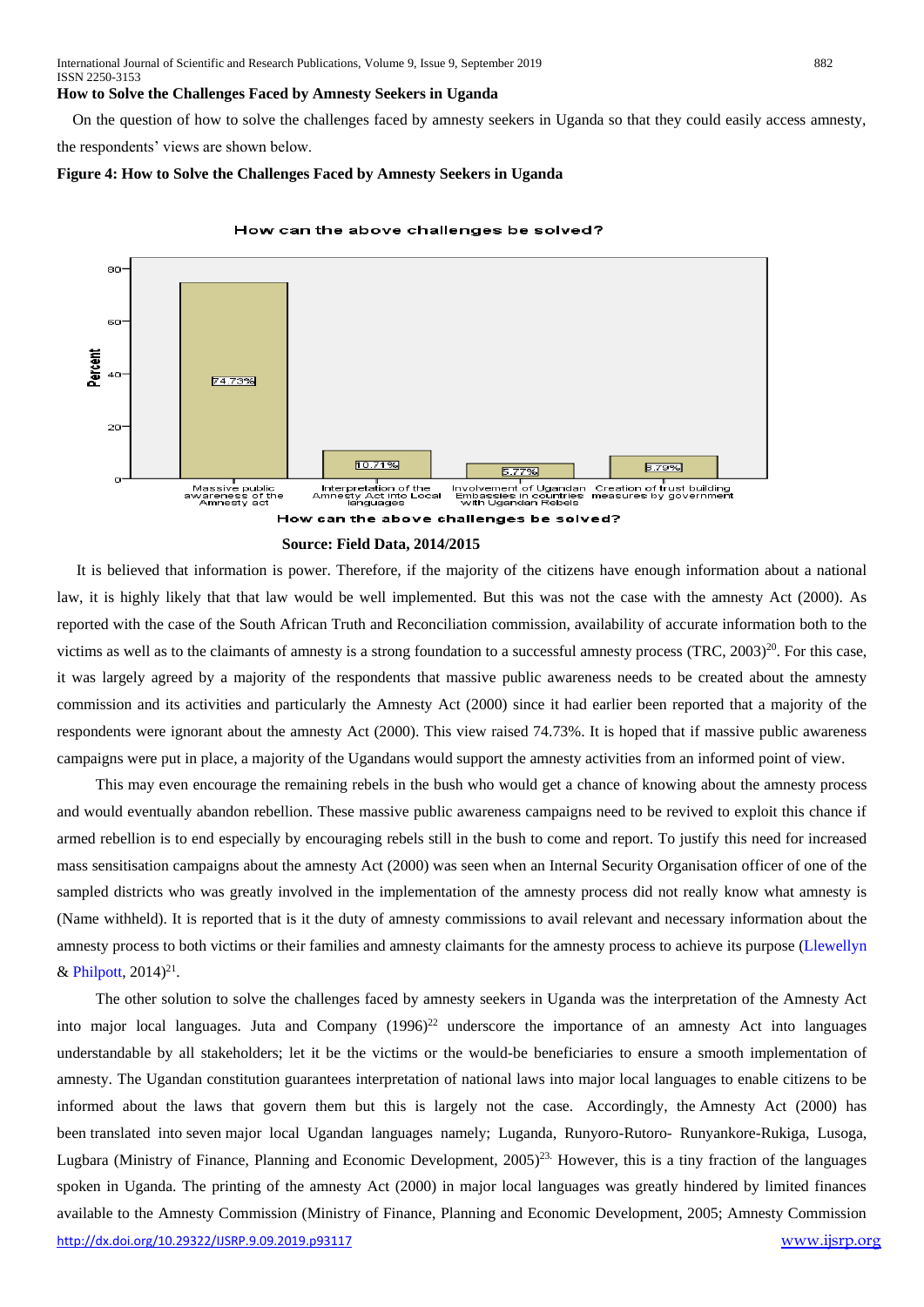Report, 2013) despite it being translated into local languages mentioned above. A view, that got 10.71% support of all respondents.

 In an interview with Moses Draku the spokesperson of the amnesty commission, he said that their greatest challenge in the printing of the amnesty Act (2000) into local languages is financial limitations (Amnesty Commission Report, 2013) since they have the manuscript already interpreted in major local languages but cannot afford to print them because of insufficient financial resources at the disposal of the amnesty commission (Interview held with the Respondent on January 10, 2015). This view was repeatedly echoed by many respondents. Among them were the staffs of the amnesty commission or those familiar with its activities like government workers, reporters and workers of Non-Governmental Organisations. The chairman of the amnesty commission Justice P.K.K. Onega cited limited financing as the only hindrance to have the amnesty Act (2000) to be printed into major local languages for the benefit of the majority of Ugandans that are not comfortable with the English language since the Amnesty Act (2000) is already translated into seven major local languages (Interview held with Respondent on January 12, 2015).

 The other solution proposed by respondents to solve the challenges faced by amnesty seekers in Uganda was the creation of trust building measures by government; meaning that apart from enacting the amnesty Act, government still needs to do more by creating an environment and doing actions that create more trust and confidence in the public and the rebels to believe that the amnesty process in Uganda was in good faith and not a ploy to arrest senior rebel leaders and hand them over to the International Criminal Court to face trial [\(Pensky,](http://www.ethicsandglobalpolitics.net/index.php/egp/article/view/1816/0) 2008)<sup>24</sup>. This situation has been compounded by the recent handing over of Dominic Ongwen to the ICC where he is facing trial over war crimes and crimes against humanity; a situation that must also apply to other senior rebel commanders including Joseph Kony in case they surrendered. This view raised 8.79% of all respondents' views and largely holds water in explaining why senior rebel leaders are still reluctant to embrace the amnesty process in Uganda. In the words of Walter Okiring Elakas; the resident district commissioner Katakwi district, more confidence building measures like blanket amnesty to all rebels inclusive of the rebel leaders may greatly make a difference (Interview held with Respondent on January 14, 2015).

 The other solution raised by the respondents that could be of help in averting the challenges faced by amnesty seekers in Uganda was the involvement of Ugandan embassies in countries where Ugandan rebels are operating from. This in addition to the involvement of international agencies like the UN and African Union would bring more trust to the rebels to surrender (Cobban,  $2007^{25}$ ; Cobban,  $2016^{26}$ ). This was so because these rebels operate in several countries like South Sudan, DRC, Central African Republic and therefore accessing amnesty offices in Uganda is impossible. But if there is an amnesty liaison desk in Ugandan embassies in countries where these rebels operate, it may be geographically feasible to access information and apply for amnesty in the Ugandan embassies in the countries affected. This view got 5.77% of all respondents' views but can be a contributory factor in solving the problem faced by amnesty seekers trying to access amnesty in Uganda.

#### **Respondents' Advice to Amnesty Seekers in Uganda**

 The respondents were further asked what advice they may give to amnesty seekers in Uganda and their views were summarised as follows.

#### **Figure 5: Respondent's Advice to Amnesty Seekers in Uganda**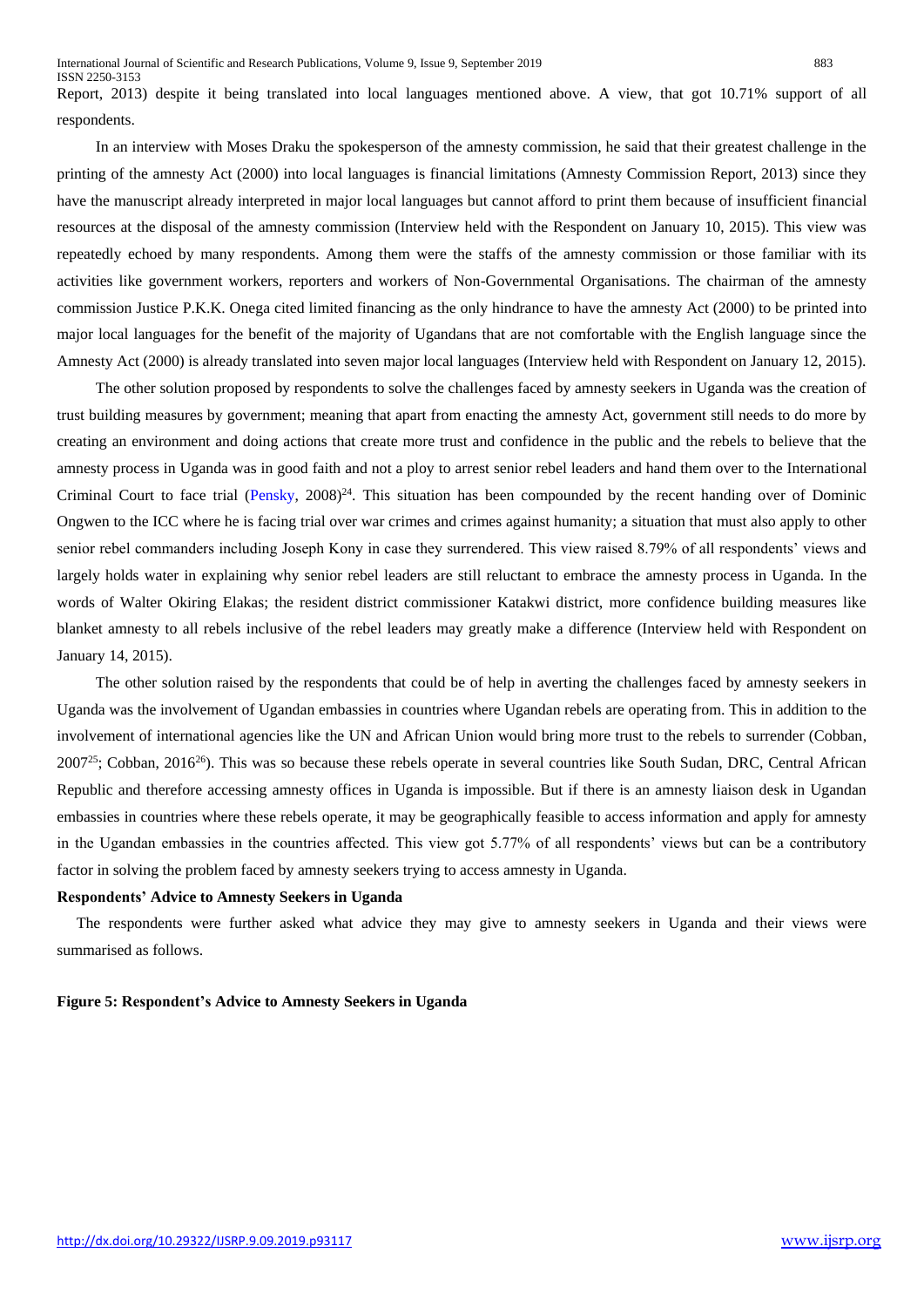

What advice do you give to Amnesty seekers in Uganda?

#### **Source: Field Data, 2014/2015**

 When the respondents were further asked what advice they could give to amnesty seekers in Uganda, a majority of the respondents said that they could advise them to apply for amnesty. This view was raised by 61.48% of the total respondents meaning that it is a practicable pierce of advice. Salborn  $(2010)^{27}$  reports that applying for amnesty in the case of the Northern Uganda conflict was a requirement for a successful return, resettlement and reintegration of former rebels. For Leonard (2008)<sup>28</sup> as well as Davis & Tremmel (2014)<sup>29</sup>, a written application for the grant of an amnesty signifies the willingness and acceptance to abandon armed rebellion. It meant that all other pieces of advice would not work if the rebels still in the bush do not give up rebellion. When they give up rebellion, then all other pieces of advice may consequently follow. In addition, applying for amnesty means giving up armed rebellion; which means ushering in peace; a situation desired by everyone.

 The other pierce of advice given by the respondents to amnesty seekers in Uganda was to always use consensus-oriented methods of conflict resolution. For Leonard (2008) as well as Palacios (2006)<sup>30</sup>, consensus is a useful tool in conflict situation including even after enacting an amnesty law. This means that in future, whenever conflicts arise since conflicts are part of human life, one should always opt for peaceful conflict resolution mechanism like negotiation to avoid situations that may induce an individual to think of opting for war as a solution to every conflict. This view raised 16.94% of all respondents' views. Quite often than not, there are conflicts that do not really necessitate violence and war. But unfortunately, human nature is intricate to predict because small conflicts have ended up becoming big violent conflicts because human beings are hard to predict as some prefer war hoping they will achieve something during the war while other are simply bellicose.

 The other advice suggested by the respondents to amnesty seekers in Uganda was to always avoid situations that cause conflict. A culture of making peace as every one's business should be inculcated among citizens so that it becomes incumbent on every national both the leaders and the led to promote peace. Ray  $(2012)^{31}$  emphasizes that dialogue should always be built around the counterinsurgency doctrine, arguing that the main strategy towards this aim should be preventing people from feeling alienated. Whereas Cortright  $(1997)^{32}$  detests the use of conflict preventive measures which he calls appeasers, bribes and concessions, which really are what he calls them; but compared with the effects of deadly conflict, let those appeasers, bribes and concessions be what they are because they are cheap, peaceful and undestructive to the state and community fabric. Even if Bredel (2003)<sup>33</sup> compares asking politicians to prevent conflict with asking teenagers to save for pension, conflict prevention was, is and still remains the only feasible and cheaper option to maintaining peace than to later on grant amnesty. If trouble causers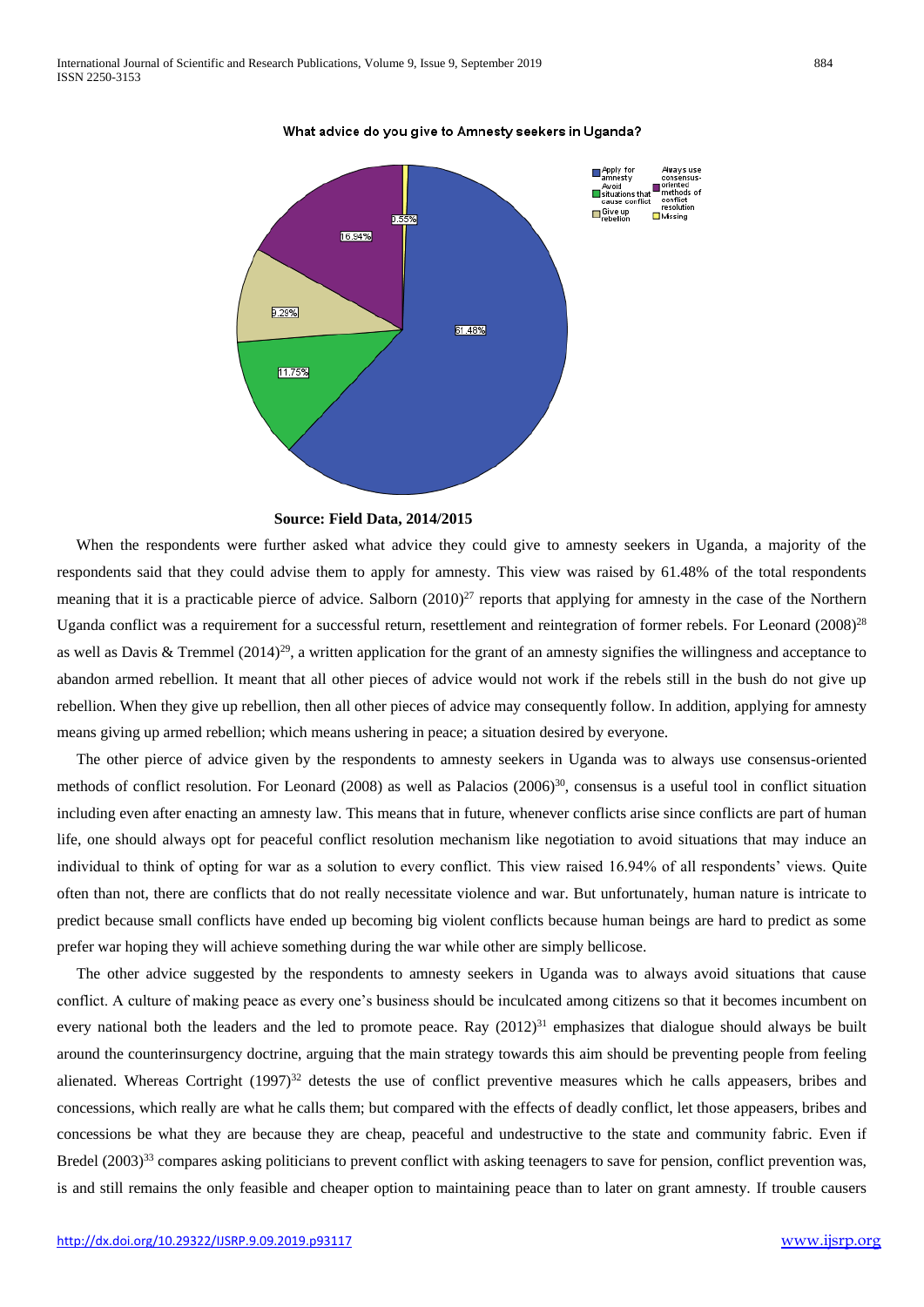could be appeased and they don't make trouble at all, then what else would citizens want? Even though this appeasement policy to conflict causers may be addictive and repetitive, it is cheaper in all aspects as it ensures sustainable peace since it prevents the outbreak of conflicts.

 Avoiding situations that bring about conflict by both the leaders and the citizens is a preventive measure to conflict because if all of us tried to avoid situations that bring about conflict and war, then we shall have invested a great deal in preventing conflict and war (Ellington, 2013)<sup>34</sup>. This is an investment that requires limited resources like commitment but has bulky and immeasurable returns like ensuring stable peace, spending less or no money at all and ensuring sustainability of peace, political stability and development. This view got 11.75% of all respondents' views meaning that if endeavours that lead to conflict prevention were pursued, the world would be a better place to dwell in for everyone. As the Council of Europe (1982)<sup>35</sup> states, prevention is better than cure. It is better, cheaper and effortless to prevent a conflict than to grant amnesty after a conflict; a view also held by International Peace Update  $(1999)^{36}$  that stresses that conflict prevention is cheaper than amnesty. If sustainable peace and development are to be attained the world over, an effort to prevent conflict is the way to go.

 Lastly, still on the advice that was given to amnesty seekers in Uganda, the respondents further proposed that giving up rebellion totally was another good option in addition to the options already given above. This view is more or less like the first option of applying for amnesty because you cannot apply for amnesty without giving up rebellion and you cannot give up rebellion and fail to apply for amnesty. This view got 9.29% of all respondents' views and if well followed, armed rebellion in Uganda would swiftly come to an end. This view is corroborated by Jeffery  $(2014)^{37}$  who contends that abandoning rebellion was a condition for applying for amnesty in Uganda. Admittedly, a feeling of being tired of armed rebellion is a precursor that a rebel is in for a peaceful resolution of conflict and; amnesty comes in handy in the circumstances.

# **Conclusion**

Amnesty seekers in Uganda face a lot of limitations while trying to apply, access and enjoy amnesty in Uganda. Among them are limited or no information about amnesty, lack of trust between them and the government, long distances to go to amnesty commission offices as they are only in the regions of the country as well as stigma from the communities they once terrorised. The pierces of advice as proposed by the respondents like abandoning rebellion, applying for amnesty, developing a culture of peace, use of peaceful conflict resolution mechanisms as well as the development of trust building measures between them and the government could go a long way in maintaining peace and keeping conflict and war at bay. If this could be done, then the potential to have amnesty as a panacea to conflict and war will reign.

# **REFERENCES**

[1] The Amnesty Act (2000). Kampala: Uganda.

[2] Mertus, J. & Helsing, J. W., (eds.), (2006). *Human Rights and Conflict: Exploring the Links between Rights, Law and Peacebuilding.* Washington D. C.: United States Institute of Peace Press.

[3] Carey, H. F., (2012). *Privatizing the Democratic Peace: Policy Dilemmas of NGO Peacebuilding.* New York: Palgrave Macmillan.

[4] Wallensteen, P., (2015). *Understanding Conflict Resolution*. (4th ed.). Los Angeles: Sage Publications Ltd.

[5] Lessa, F. & Payne. L. A., (eds.), (2012). *Amnesty in the Age of Human Rights Accountability: Comparative and International Perspectives.* Cambridge: Cambridge University Press.

[6] United States Army (2015). *Military Review*. Ohio: The Ohio State University.

[7] Ambos, K., Large, J. & Wierda, M., (2009). *Building a Future on Peace and Justice. Peace and Development Studies on Transitional Justice.* Springer.com

[8] [Annan,](http://jar.sagepub.com/search?author1=Jeannie+Annan&sortspec=date&submit=Submit) J.[, Brier,](http://jar.sagepub.com/search?author1=Moriah+Brier&sortspec=date&submit=Submit) M. & [Aryemo,](http://jar.sagepub.com/search?author1=Filder+Aryemo&sortspec=date&submit=Submit) F., (2009). *From "Rebel" to "Returnee" Daily Life and Reintegration for Young Soldiers in Northern Uganda.* Available at:<http://jar.sagepub.com/content/24/6/639.short>

[9] Betancourt, T. s., Agnew-Blais, J., Gilamn, S. E., William D. R. & Ellis, b. h., (2013). Past Horrors, Present Struggles. The role of stigma in the association between war experiences and psychosocial adjustments among former child soldiers in Sierra Leone. *Social Science & Medical Medicine, Volume 70, Issue 1, January 2010-17-26.* Conflict, Violence and Heath. [10] The Amnesty Commission Report (2013). The Amnesty Commission, Kampala: Uganda.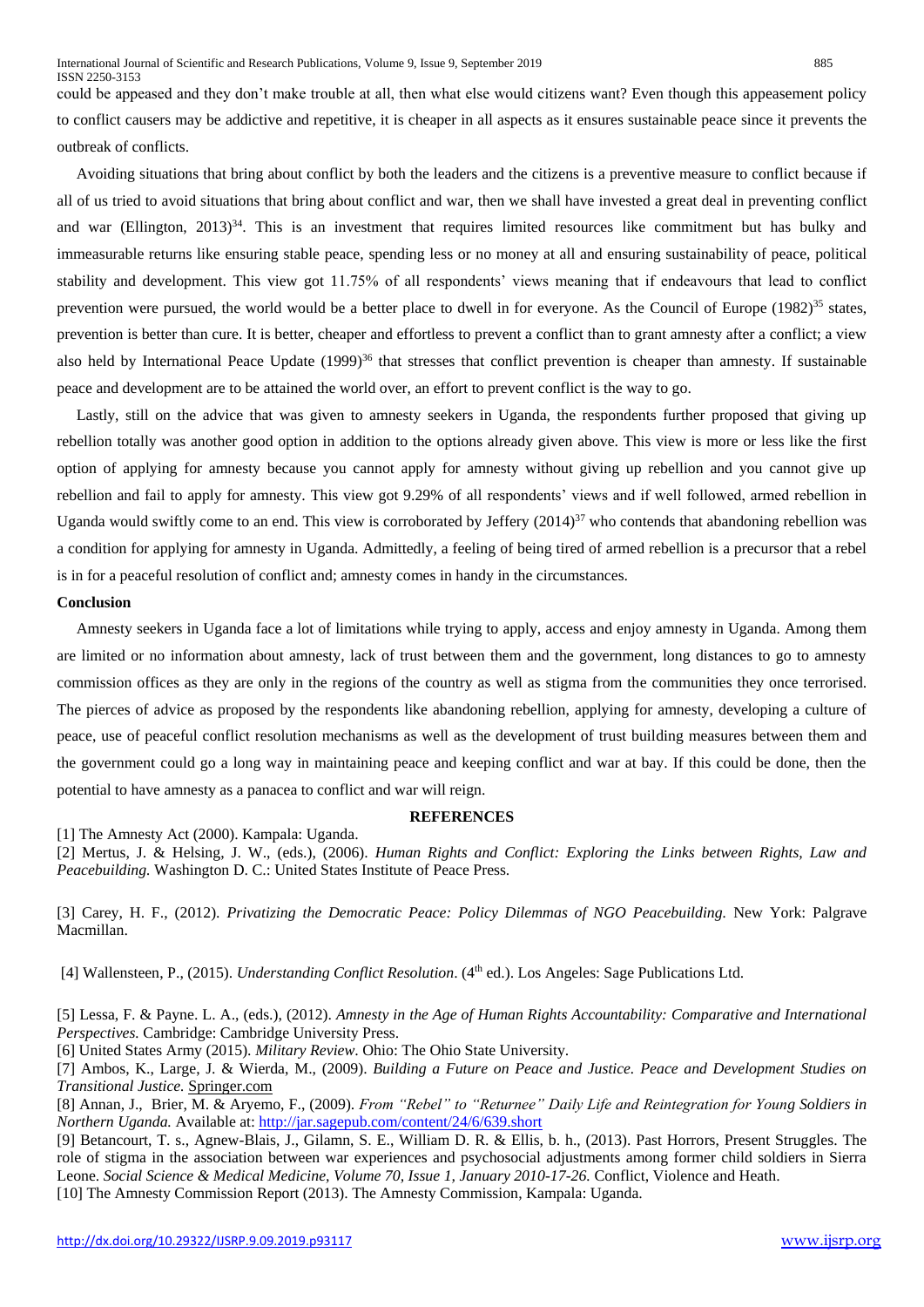International Journal of Scientific and Research Publications, Volume 9, Issue 9, September 2019 886 ISSN 2250-3153

[11] [Hayner,](https://www.google.rw/search?hl=en&biw=1357&bih=620&tbm=bks&tbm=bks&q=inauthor:%22Priscilla+B.+Hayner%22&sa=X&ved=0CCkQ9AgwAmoVChMIkv-IuNCgxwIVx24UCh23nAvg) P. B., (2001). *Unspeakable Truths: Transitional Justice and the Challenge of Truth Commissions.* (2<sup>nd</sup> ed.). New York: Routledge.

[12] Bois-Pedain, A., (2007). *Transitional Amnesty in South Africa*. Cambridge: Cambridge University Press.

[13] Freeman, M., (2009). *Necessary Evils: Amnesties and the Search for Justice.* Cambridge: Cambridge University Press.

[14] Abidi, S. A. H., (ed.), (2002). *Living Beyond Conflict: For Peace and Tolerance*. Kampala: ABETO.

[15] International Institute for Democracy and Electoral Assistance (2003). Extracted from Reconciliation after Violent Conflict. Available at: Web: www.idea.int

[16] Shelton, D., (1999). *Remedies in International Human Rights Law*. Oxford: Oxford University Press.

[17] Lincoln, J., (2011). *Transitional Justice, Peace and Accountability: Outreach and the Role of International Courts*. London: Routledge.

[18] [Hamber,](https://www.google.com/search?tbm=bks&tbm=bks&q=inauthor:%22Brandon+Hamber%22&sa=X&ved=0ahUKEwjGwOGW9LjKAhVIDCwKHTNaCeUQ9AgINjAE) H., (2009). *Transforming Societies after Political Violence. Truth, Reconciliation and Mental Health.* Ulster: Springer.

[19] Doxtader, E. & Villa-Vicencio, C., (2003). *Through Fire with Water: The Roots of Division and the Potential for Reconciliation in Africa*. Cape Town: ABC Press.

[20] The South African Truth & Reconciliation Commission (2003)

[21] [Llewellyn,](https://www.google.com/search?biw=790&bih=454&tbm=bks&tbm=bks&q=inauthor:%22Jennifer+J.+Llewellyn%22&sa=X&ei=JNkrVaiFI4vmapr-gJgM&ved=0CB8Q9AgwAA) J. J. & [Philpott,](https://www.google.com/search?biw=790&bih=454&tbm=bks&tbm=bks&q=inauthor:%22Daniel+Philpott%22&sa=X&ei=JNkrVaiFI4vmapr-gJgM&ved=0CCAQ9AgwAA) D., (2014). *Restorative Justice, Reconciliation and Peacebuilding.* Oxford: Oxford University **Press** 

[22] Juta and Company (1996). The South African Law Reports, Volume 4.

[23] Ministry of Finance, Planning and Economic Development (2005). Kampala: Uganda.

[24] [Pensky,](http://www.ethicsandglobalpolitics.net/index.php/egp/article/view/1816/0) M., (2008). *Amnesty on trial: impunity, accountability and the norms of international law.* Available at: [http://www.ethicsandglobalpolitics.net](http://www.ethicsandglobalpolitics.net/)

[25] Cobban, H., (2007). *Amnesty After Atrocity? Healing Nations after Genocide and War Crimes*. No City: Available at: www[.Amazon.com](https://books.google.rw/url?client=ca-google-gpso&format=googleprint&num=0&id=8KCPAAAAMAAJ&q=http://www.amazon.com/gp/search%3Findex%3Dbooks%26linkCode%3Dqs%26keywords%3D9781594513169&usg=AFQjCNFjnZ84OuQLXo1Zk87ohUZYjxXdIw&source=gbs_buy_r)

[26] Cobban, H., (2016). *Amnesty After Atrocity? Healing Nations after Genocide and War Crimes*. Abingdon: Routledge.

[27] Salborn, E., (2010). *Requirements for Successful Return and Resettlement After Long Term Internal displacement.* A Case study of Northern Uganda. Grin Verlag.

[28] Leonard, B., (ed.), (2008). *Measuring Stability and Security in Iraq. A Report to the Department of Defence.* (No City): No Publisher.

[29] Davis, J. M. Jr. & Tremmel, G. B., (2014). *Parole, Pardon, Pass and Amnesty Documents of the Civil War: An Illustrated History*. Jefferson: McFarland & Company.

[30] Palacios, M., (2006). *Between Legitimacy and Violence: A History of Colombia,* 1875–2002. Durham: Duke University Press.

[31] Ray, D. B., (2012). *The final Countdown: A Historic opportunity to deliver an Arms trades treaty that saves lives*. Oxford: Oxfam.

[32] Cortright, D., (1997). *The Price of Peace: Incentives and International Conflict Prevention*. Lanham: [Rowman & Littlefield](https://books.google.rw/url?client=ca-print-rowman_littlefield&format=googleprint&num=0&id=4p0X63srfo4C&q=http://www.rowmanlittlefield.com/isbn/084768556X&usg=AFQjCNFr7J1q7F0CcfJbuFTI67qr7Gisdg&source=gbs_buy_r) Publishers.

[33] Bredel, R., (2003). *Long-Term Conflict Prevention and Industrial Development: The United Nations and its specialised Agency,* UNIDO. [Martinus Nijhoff Publishers.](https://books.google.rw/url?client=ca-print-brill_nijhoff&format=googleprint&num=0&id=zbR_cqT4Wo8C&q=http://www.brill.nl/product_id18091.htm&usg=AFQjCNHJvBfrG0uhC5srsBokQIYEd5bsyw&source=gbs_buy_r)

[34] Ellington, S., (2013). A Call for a New Counterinsurgency Theory*. ASPJ Africa & Francophonie - 2nd Quarter 2013.*

[35] Council of Europe (1982). 34<sup>th</sup> Ordinary Session. Strasbourg: European Union.

[36] International Peace Update (1999). *Women's International League for Peace and Freedom*. Volumes 64-65.

[37] Jeffery, R., (2014). *Amnesties, Accountability, and Human Rights*. Philadephia. University of Pennsylvania Press.

# **ACKNOWLEDGEMENT**

I would like to recognise all persons who contributed to the realisation of this PhD project. My supervisors Assoc. Professor Dr. Michael Mawa & Assoc. Professor Dr. Marximiano NGABIRANO for their concrete advice and guidance throughout the whole research project. To my parents, Mr. & Mrs. Peter & Josephine Mpamizo, your endless struggle to enable me see the light from a blackboard is indelible. Msgr. Rev. Fr. John K. Barugahare for his unforgettable intervention in my academic life. The Late Rev. Fr. Valentine Muyambi for the support and encouragement rendered during our postgraduate studies and the PhD project itself,

Mr. Francis Aloysius Wazaarwahi Bwengye who contributed a lot to my postgraduate studies, Rev. Stanley Wareeba for the